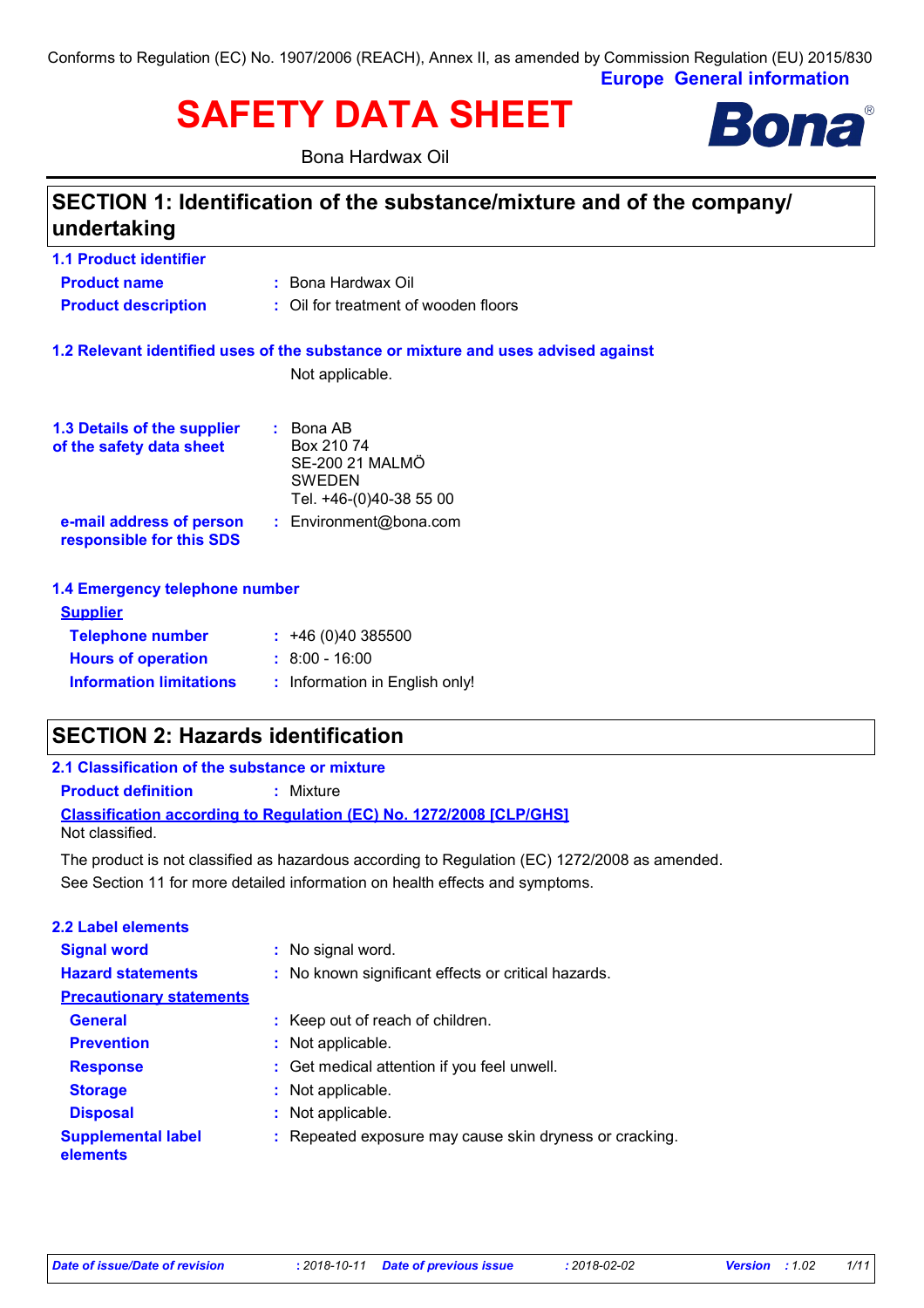### **SECTION 2: Hazards identification**

| <b>Annex XVII - Restrictions</b><br>on the manufacture.<br>placing on the market and<br>use of certain dangerous<br>substances, mixtures and<br><b>articles</b> | : Not applicable. |
|-----------------------------------------------------------------------------------------------------------------------------------------------------------------|-------------------|
| Special packaging requirements                                                                                                                                  |                   |
| <b>Containers to be fitted</b><br>with child-resistant<br>fastenings                                                                                            | : Not applicable. |
| <b>Tactile warning of danger : Not applicable.</b>                                                                                                              |                   |
| 2.3 Other hazards                                                                                                                                               |                   |
|                                                                                                                                                                 |                   |

| Other hazards which do<br>not result in classification . | : Contains drying oils.<br>Risk of self-ignition.                                   |
|----------------------------------------------------------|-------------------------------------------------------------------------------------|
|                                                          | Cloths, rags, paper and similar materials contaminated with oil should be placed in |
|                                                          | water or in sealed metal containers!                                                |

### **SECTION 3: Composition/information on ingredients**

| <b>Product/ingredient name</b>             | <b>Identifiers</b>                                                 | $\frac{9}{6}$ | <b>Regulation (EC) No.</b><br>1272/2008 [CLP]                                 | <b>Type</b> |
|--------------------------------------------|--------------------------------------------------------------------|---------------|-------------------------------------------------------------------------------|-------------|
| Maphtha (petroleum), hydrotreated<br>heavy | REACH #:<br>01-2119457273-39<br>$EC: 918-481-9$<br>CAS: 64742-48-9 | 225 - ≤50     | Asp. Tox. 1, H304<br>EUH066                                                   | $[1]$       |
| Alkanes, C11-15-iso-                       | REACH #:<br>01-2119472146-39<br>EC: $292-460-6$<br>CAS: 90622-58-5 | ≥10 - ≤25     | Asp. Tox. 1, H304<br>EUH066                                                   | $[1]$       |
|                                            |                                                                    |               | See Section 16 for<br>the full text of the H<br>statements declared<br>above. |             |

There are no additional ingredients present which, within the current knowledge of the supplier and in the concentrations applicable, are classified as hazardous to health or the environment, are PBTs, vPvBs or Substances of equivalent concern, or have been assigned a workplace exposure limit and hence require reporting in this section.

**Type** 

[1] Substance classified with a health or environmental hazard

[2] Substance with a workplace exposure limit

[3] Substance meets the criteria for PBT according to Regulation (EC) No. 1907/2006, Annex XIII

[4] Substance meets the criteria for vPvB according to Regulation (EC) No. 1907/2006, Annex XIII

[5] Substance of equivalent concern

Occupational exposure limits, if available, are listed in Section 8.

### **SECTION 4: First aid measures**

| 4.1 Description of first aid measures |                                                                                                                                                                                                             |
|---------------------------------------|-------------------------------------------------------------------------------------------------------------------------------------------------------------------------------------------------------------|
| <b>General</b>                        | : In all cases of doubt, or when symptoms persist, seek medical attention. Never give<br>anything by mouth to an unconscious person. If unconscious, place in recovery<br>position and seek medical advice. |
| <b>Eye contact</b>                    | : Remove contact lenses, irrigate copiously with clean, fresh water, holding the<br>eyelids apart for at least 10 minutes and seek immediate medical advice.                                                |
| <b>Inhalation</b>                     | : Remove to fresh air. Keep person warm and at rest. If not breathing, if breathing is<br>irregular or if respiratory arrest occurs, provide artificial respiration or oxygen by<br>trained personnel.      |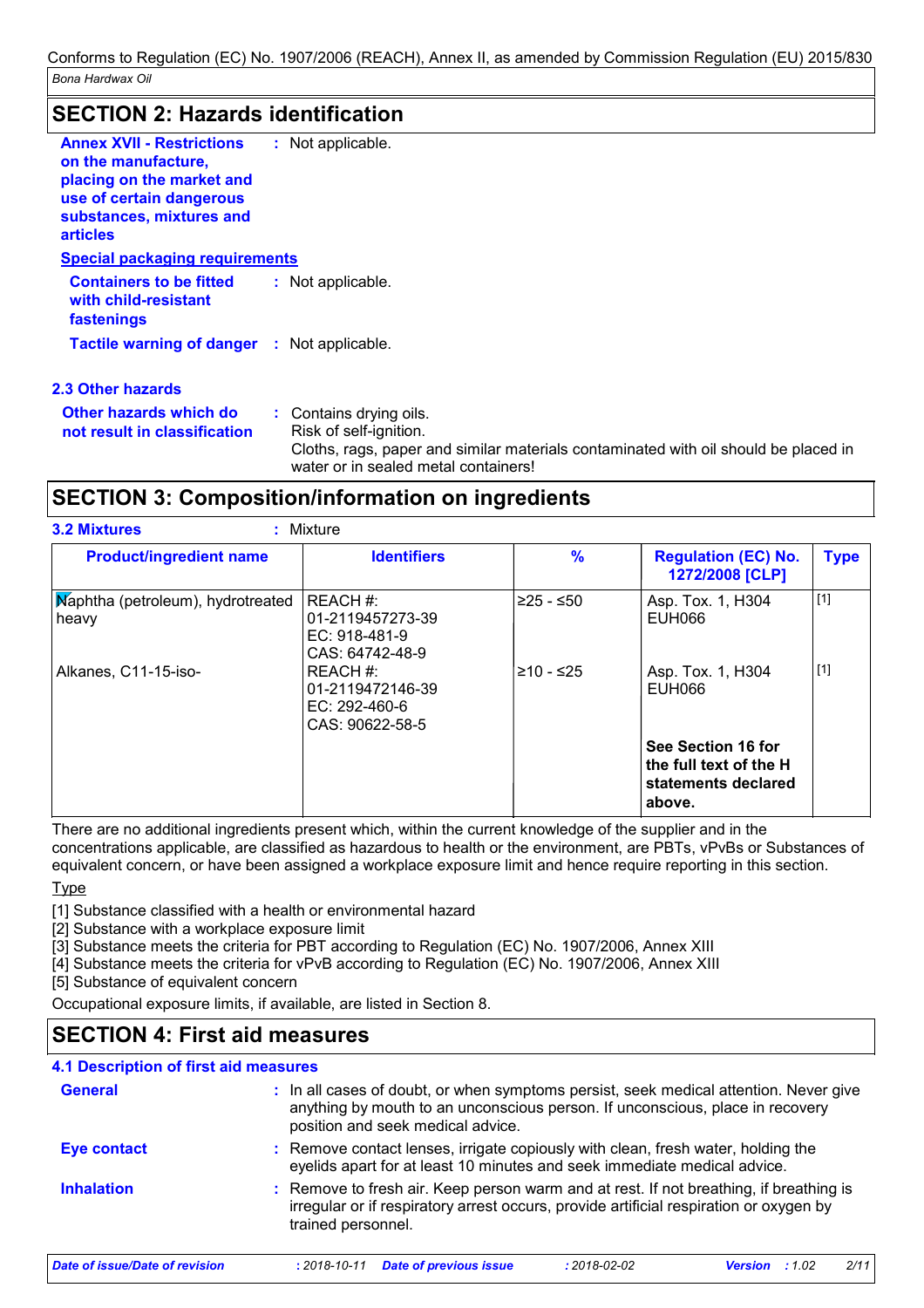### **SECTION 4: First aid measures**

| <b>Skin contact</b>               | : Remove contaminated clothing and shoes. Wash skin thoroughly with soap and<br>water or use recognised skin cleanser. Do NOT use solvents or thinners. |
|-----------------------------------|---------------------------------------------------------------------------------------------------------------------------------------------------------|
| Ingestion                         | : If swallowed, seek medical advice immediately and show the container or label.<br>Keep person warm and at rest. Do NOT induce vomiting.               |
| <b>Protection of first-aiders</b> | : No action shall be taken involving any personal risk or without suitable training.                                                                    |

#### **4.2 Most important symptoms and effects, both acute and delayed**

There are no data available on the mixture itself. The product is not classified as hazardous according to Regulation (EC) 1272/2008 as amended.

Repeated or prolonged contact with the mixture may cause removal of natural fat from the skin, resulting in nonallergic contact dermatitis and absorption through the skin.

If splashed in the eyes, the liquid may cause irritation and reversible damage.

This takes into account, where known, delayed and immediate effects and also chronic effects of components from short-term and long-term exposure by oral, inhalation and dermal routes of exposure and eye contact.

#### **4.3 Indication of any immediate medical attention and special treatment needed**

| <b>Notes to physician</b>  | : Treat symptomatically. Contact poison treatment specialist immediately if large<br>quantities have been ingested or inhaled. |
|----------------------------|--------------------------------------------------------------------------------------------------------------------------------|
| <b>Specific treatments</b> | No specific treatment.                                                                                                         |

See toxicological information (Section 11)

| <b>SECTION 5: Firefighting measures</b>                           |                                                                                                                              |
|-------------------------------------------------------------------|------------------------------------------------------------------------------------------------------------------------------|
| 5.1 Extinguishing media<br><b>Suitable extinguishing</b><br>media | : Recommended: alcohol-resistant foam, $CO2$ , powders, water spray.                                                         |
| <b>Unsuitable extinguishing</b><br>media                          | : Do not use water jet.                                                                                                      |
|                                                                   | 5.2 Special hazards arising from the substance or mixture                                                                    |
| <b>Hazards from the</b><br>substance or mixture                   | : Fire will produce dense black smoke. Exposure to decomposition products may<br>cause a health hazard.                      |
| <b>Hazardous thermal</b><br>decomposition products                | : Decomposition products may include the following materials: carbon monoxide,<br>carbon dioxide, smoke, oxides of nitrogen. |
| <b>5.3 Advice for firefighters</b>                                |                                                                                                                              |
| <b>Special protective actions</b><br>for fire-fighters            | : Cool closed containers exposed to fire with water. Do not release runoff from fire to<br>drains or watercourses.           |
| <b>Special protective</b><br>equipment for fire-fighters          | : Appropriate breathing apparatus may be required.                                                                           |

### **SECTION 6: Accidental release measures**

|                                       | 6.1 Personal precautions, protective equipment and emergency procedures                                                                                                                                                                           |
|---------------------------------------|---------------------------------------------------------------------------------------------------------------------------------------------------------------------------------------------------------------------------------------------------|
| <b>For non-emergency</b><br>personnel | : Avoid breathing vapour or mist. Refer to protective measures listed in sections 7<br>and $8.$                                                                                                                                                   |
|                                       | <b>For emergency responders</b> : If specialised clothing is required to deal with the spillage, take note of any<br>information in Section 8 on suitable and unsuitable materials. See also the<br>information in "For non-emergency personnel". |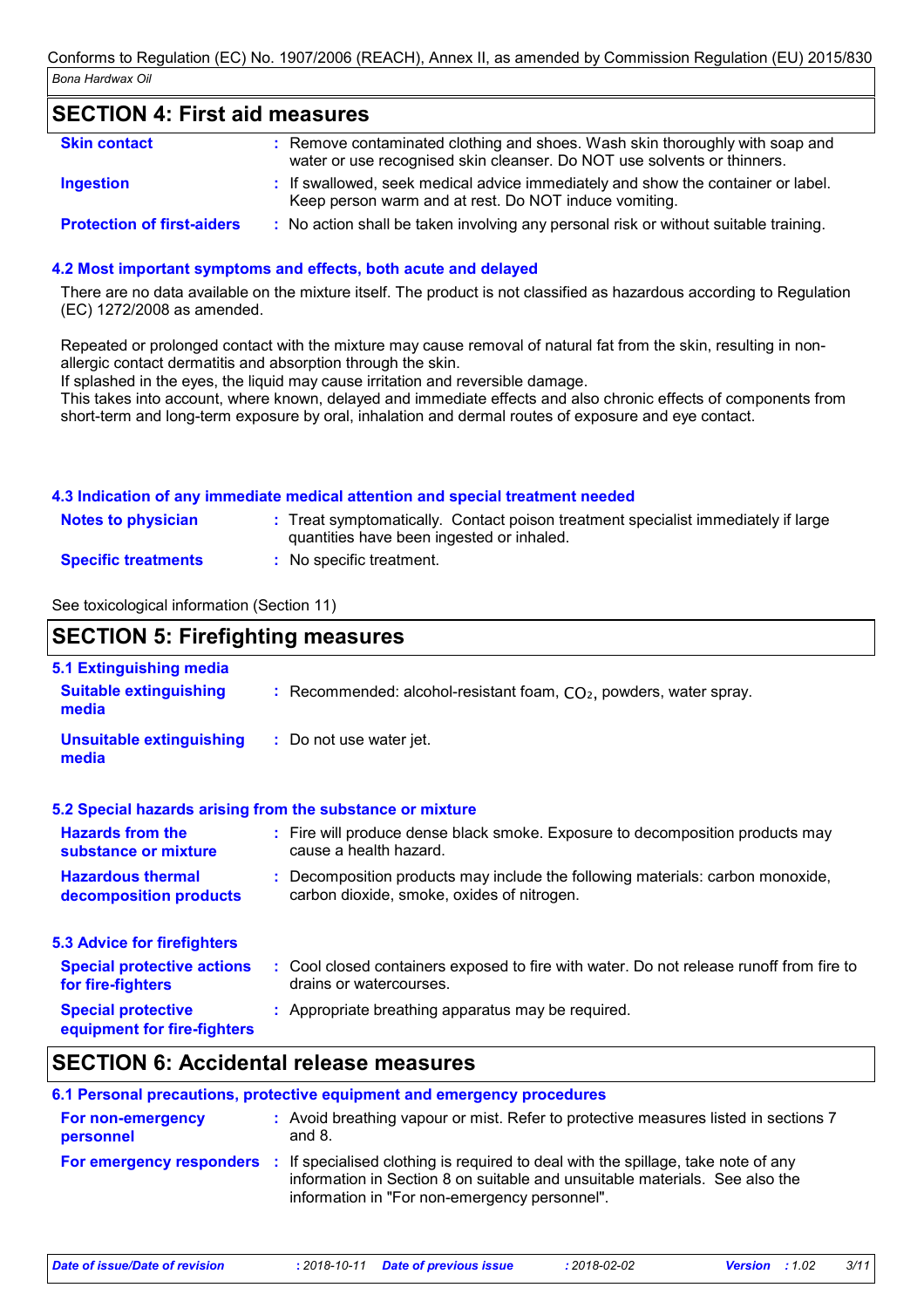#### **SECTION 6: Accidental release measures**

| <b>6.2 Environmental</b><br><b>precautions</b>                 | : Do not allow to enter drains or watercourses. If the product contaminates lakes,<br>rivers, or sewers, inform the appropriate authorities in accordance with local<br>regulations.                                                                                               |
|----------------------------------------------------------------|------------------------------------------------------------------------------------------------------------------------------------------------------------------------------------------------------------------------------------------------------------------------------------|
| 6.3 Methods and material<br>for containment and<br>cleaning up | : Contain and collect spillage with non-combustible, absorbent material e.g. sand,<br>earth, vermiculite or diatomaceous earth and place in container for disposal<br>according to local regulations (see Section 13). Preferably clean with a detergent.<br>Avoid using solvents. |
| 6.4 Reference to other<br><b>sections</b>                      | : See Section 1 for emergency contact information.<br>See Section 8 for information on appropriate personal protective equipment.<br>See Section 13 for additional waste treatment information.                                                                                    |

### **SECTION 7: Handling and storage**

The information in this section contains generic advice and guidance. The list of Identified Uses in Section 1 should be consulted for any available use-specific information provided in the Exposure Scenario(s).

| : Avoid contact with skin and eyes. Avoid inhalation of vapour, spray or mist.    |
|-----------------------------------------------------------------------------------|
| Eating, drinking and smoking should be prohibited in areas where this material is |
| handled, stored and processed.                                                    |
| Put on appropriate personal protective equipment (see Section 8).                 |
| Never use pressure to empty. Container is not a pressure vessel.                  |
| Always keep in containers made from the same material as the original one.        |
| Comply with the health and safety at work laws.                                   |
| Do not allow to enter drains or watercourses.                                     |
|                                                                                   |

#### **7.2 Conditions for safe storage, including any incompatibilities**

Store in accordance with local regulations.

#### **Notes on joint storage**

Keep away from: oxidising agents, strong alkalis, strong acids.

#### **Additional information on storage conditions**

Observe label precautions. Store between the following temperatures: 1 to 35°C (33.8 to 95°F). Store in a dry, cool and well-ventilated area. Keep away from heat and direct sunlight.

Keep container tightly closed.

No smoking. Prevent unauthorised access. Containers that have been opened must be carefully resealed and kept upright to prevent leakage.

#### **7.3 Specific end use(s)**

: Not available.

**Recommendations : Industrial sector specific : solutions**

#### : Not available.

### **SECTION 8: Exposure controls/personal protection**

The information in this section contains generic advice and guidance. Information is provided based on typical anticipated uses of the product. Additional measures might be required for bulk handling or other uses that could significantly increase worker exposure or environmental releases.

### **8.1 Control parameters**

No exposure limit value known. **Occupational exposure limits**

| <b>Recommended monitoring</b><br><b>procedures</b> | : If this product contains ingredients with exposure limits, personal, workplace<br>atmosphere or biological monitoring may be required to determine the effectiveness<br>of the ventilation or other control measures and/or the necessity to use respiratory<br>protective equipment. Reference should be made to monitoring standards, such as<br>the following: European Standard EN 689 (Workplace atmospheres - Guidance for<br>the assessment of exposure by inhalation to chemical agents for comparison with<br>limit values and measurement strategy) European Standard EN 14042 (Workplace<br>atmospheres - Guide for the application and use of procedures for the assessment |
|----------------------------------------------------|-------------------------------------------------------------------------------------------------------------------------------------------------------------------------------------------------------------------------------------------------------------------------------------------------------------------------------------------------------------------------------------------------------------------------------------------------------------------------------------------------------------------------------------------------------------------------------------------------------------------------------------------------------------------------------------------|
|                                                    |                                                                                                                                                                                                                                                                                                                                                                                                                                                                                                                                                                                                                                                                                           |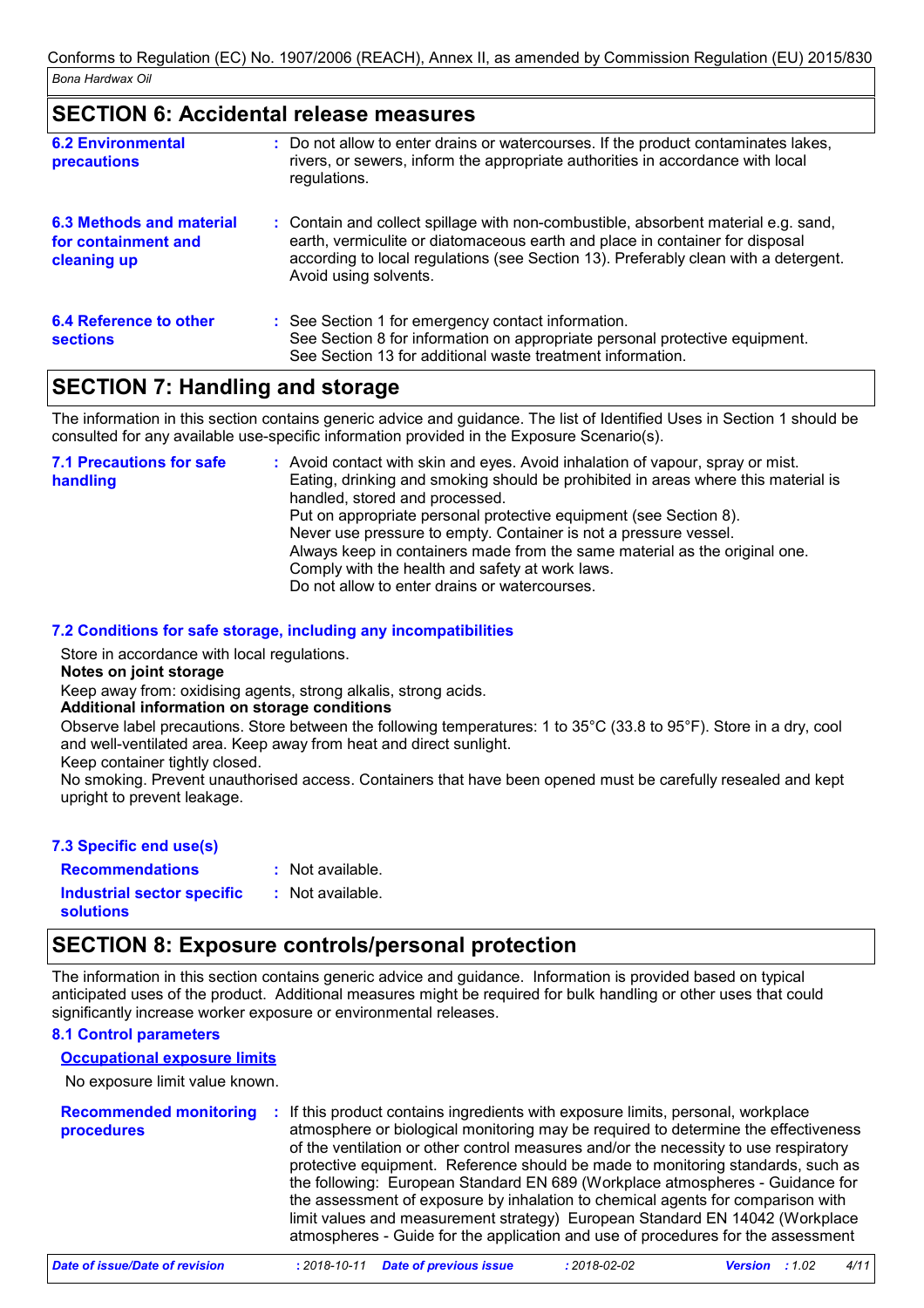### **SECTION 8: Exposure controls/personal protection**

of exposure to chemical and biological agents) European Standard EN 482 (Workplace atmospheres - General requirements for the performance of procedures for the measurement of chemical agents) Reference to national guidance documents for methods for the determination of hazardous substances will also be required.

#### **DNELs/DMELs**

No DNELs/DMELs available.

#### **PNECs**

No PNECs available

| <b>INU FINEUS AVAIIADIC</b>                                                             |                                                                                                                                                                                                                                                                                                                                                                                                                                                                                                                                                                                                                                                                                                                                  |
|-----------------------------------------------------------------------------------------|----------------------------------------------------------------------------------------------------------------------------------------------------------------------------------------------------------------------------------------------------------------------------------------------------------------------------------------------------------------------------------------------------------------------------------------------------------------------------------------------------------------------------------------------------------------------------------------------------------------------------------------------------------------------------------------------------------------------------------|
| <b>8.2 Exposure controls</b>                                                            |                                                                                                                                                                                                                                                                                                                                                                                                                                                                                                                                                                                                                                                                                                                                  |
| <b>Appropriate engineering</b><br><b>controls</b>                                       | : Provide adequate ventilation. Where reasonably practicable, this should be<br>achieved by the use of local exhaust ventilation and good general extraction. If<br>these are not sufficient to maintain concentrations of particulates and solvent<br>vapours below the OEL, suitable respiratory protection must be worn.                                                                                                                                                                                                                                                                                                                                                                                                      |
| <b>Individual protection measures</b>                                                   |                                                                                                                                                                                                                                                                                                                                                                                                                                                                                                                                                                                                                                                                                                                                  |
| <b>Hygiene measures</b>                                                                 | : Wash hands, forearms and face thoroughly after handling chemical products, before<br>eating, smoking and using the lavatory and at the end of the working period.<br>Appropriate techniques should be used to remove potentially contaminated clothing.<br>Wash contaminated clothing before reusing. Ensure that eyewash stations and<br>safety showers are close to the workstation location.                                                                                                                                                                                                                                                                                                                                |
| <b>Eye/face protection</b>                                                              | : Use safety eyewear designed to protect against splash of liquids.                                                                                                                                                                                                                                                                                                                                                                                                                                                                                                                                                                                                                                                              |
| <b>Skin protection</b>                                                                  |                                                                                                                                                                                                                                                                                                                                                                                                                                                                                                                                                                                                                                                                                                                                  |
| <b>Hand protection</b>                                                                  |                                                                                                                                                                                                                                                                                                                                                                                                                                                                                                                                                                                                                                                                                                                                  |
| combination of chemicals.<br>replacement must be followed.<br>maintenance.<br>occurred. | There is no one glove material or combination of materials that will give unlimited resistance to any individual or<br>The breakthrough time must be greater than the end use time of the product.<br>The instructions and information provided by the glove manufacturer on use, storage, maintenance and<br>Gloves should be replaced regularly and if there is any sign of damage to the glove material.<br>Always ensure that gloves are free from defects and that they are stored and used correctly.<br>The performance or effectiveness of the glove may be reduced by physical/chemical damage and poor<br>Barrier creams may help to protect the exposed areas of the skin but should not be applied once exposure has |
| <b>Gloves</b>                                                                           | : For prolonged or repeated handling, use the following type of gloves:                                                                                                                                                                                                                                                                                                                                                                                                                                                                                                                                                                                                                                                          |
|                                                                                         | Recommended: nitrile rubber                                                                                                                                                                                                                                                                                                                                                                                                                                                                                                                                                                                                                                                                                                      |
|                                                                                         | The recommendation for the type or types of glove to use when handling this<br>product is based on information from the following source:                                                                                                                                                                                                                                                                                                                                                                                                                                                                                                                                                                                        |
|                                                                                         | The user must check that the final choice of type of glove selected for handling this<br>product is the most appropriate and takes into account the particular conditions of<br>use, as included in the user's risk assessment.                                                                                                                                                                                                                                                                                                                                                                                                                                                                                                  |
| <b>Body protection</b>                                                                  | : Personnel should wear antistatic clothing made of natural fibres or of high-<br>temperature-resistant synthetic fibres.                                                                                                                                                                                                                                                                                                                                                                                                                                                                                                                                                                                                        |
| <b>Other skin protection</b>                                                            | : Appropriate footwear and any additional skin protection measures should be<br>selected based on the task being performed and the risks involved and should be<br>approved by a specialist before handling this product.                                                                                                                                                                                                                                                                                                                                                                                                                                                                                                        |
| <b>Respiratory protection</b>                                                           | : If workers are exposed to concentrations above the exposure limit, they must use<br>appropriate, certified respirators.                                                                                                                                                                                                                                                                                                                                                                                                                                                                                                                                                                                                        |
| <b>Environmental exposure</b><br><b>controls</b>                                        | : Do not allow to enter drains or watercourses.                                                                                                                                                                                                                                                                                                                                                                                                                                                                                                                                                                                                                                                                                  |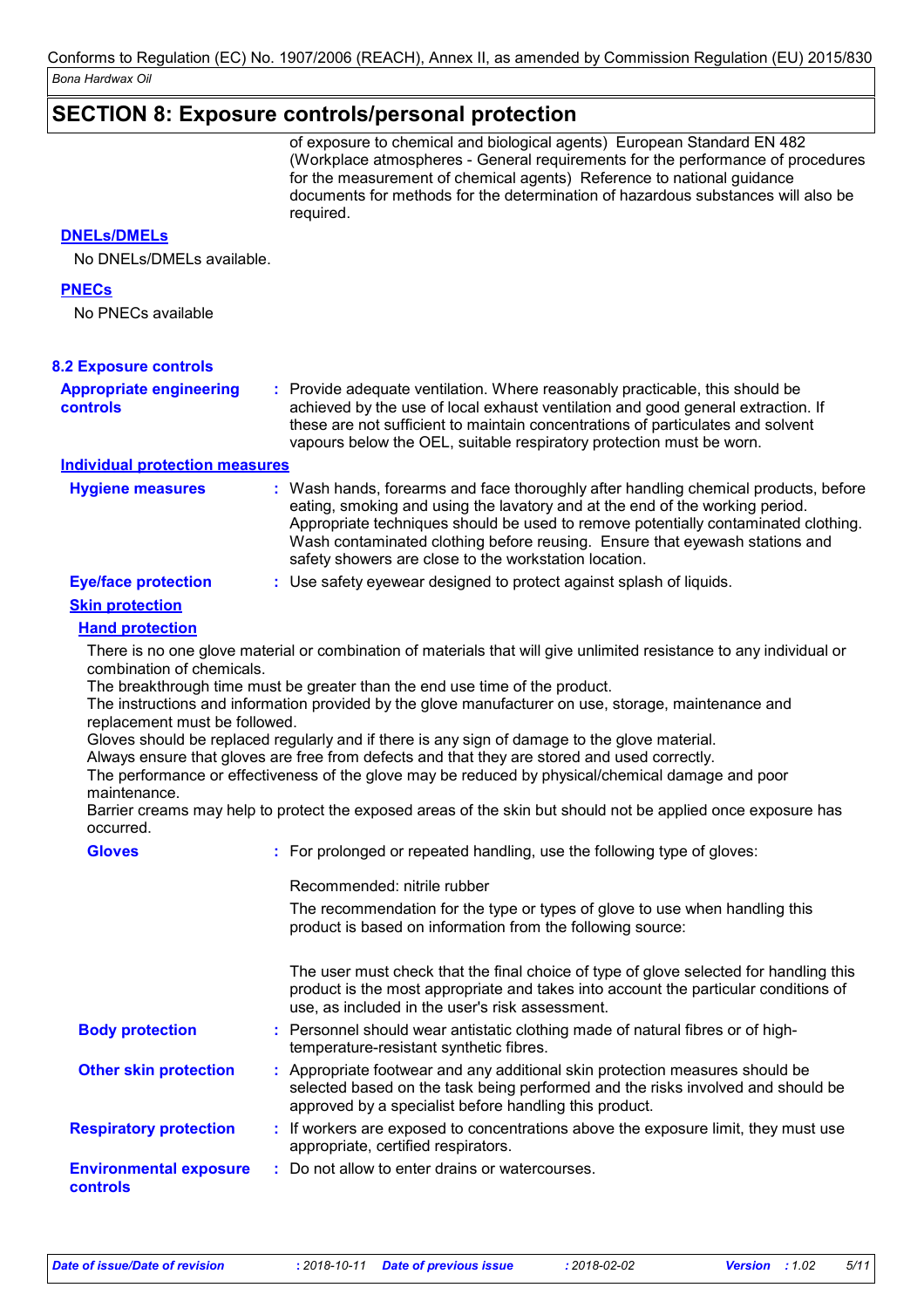### **SECTION 9: Physical and chemical properties**

| 9.1 Information on basic physical and chemical properties    |                                                                                                                                                                                                        |
|--------------------------------------------------------------|--------------------------------------------------------------------------------------------------------------------------------------------------------------------------------------------------------|
| <b>Appearance</b>                                            |                                                                                                                                                                                                        |
| <b>Physical state</b>                                        | : Liquid. [Viscous liquid.]                                                                                                                                                                            |
| <b>Colour</b>                                                | Brown.                                                                                                                                                                                                 |
| <b>Odour</b>                                                 | Faint odour.                                                                                                                                                                                           |
| <b>Odour threshold</b>                                       | Not applicable.                                                                                                                                                                                        |
| pH                                                           | Not applicable.                                                                                                                                                                                        |
| <b>Melting point/freezing point</b>                          | : Not available.                                                                                                                                                                                       |
| Initial boiling point and<br>boiling range                   | $: >100^{\circ}C$                                                                                                                                                                                      |
| <b>Flash point</b>                                           | : Closed cup: <67°C [Pensky-Martens.]                                                                                                                                                                  |
| <b>Evaporation rate</b>                                      | : Not available.                                                                                                                                                                                       |
| <b>Flammability (solid, gas)</b>                             | Risk of self-ignition. Contaminated equipment for cleaning, cloths, rags, dust<br>from sanding etc. can cause self-ignition. All cloths etc. must be put into water,<br>sealed containers or be burnt. |
| <b>Upper/lower flammability or</b><br>explosive limits       | : Lower: 0,5%<br>Upper: 7%                                                                                                                                                                             |
| <b>Vapour pressure</b>                                       | : Not available.                                                                                                                                                                                       |
| <b>Vapour density</b>                                        | : Not available.                                                                                                                                                                                       |
| <b>Relative density</b>                                      | : 0,9                                                                                                                                                                                                  |
| <b>Solubility(ies)</b>                                       | : Insoluble in the following materials: cold water and hot water.                                                                                                                                      |
| Partition coefficient: n-octanol/ : Not applicable.<br>water |                                                                                                                                                                                                        |
| <b>Auto-ignition temperature</b>                             | : Not available.                                                                                                                                                                                       |
| <b>Decomposition temperature</b>                             | : Not applicable.                                                                                                                                                                                      |
| <b>Viscosity</b>                                             | Kinematic (room temperature): $>0.4$ cm <sup>2</sup> /s<br>Kinematic (40 $^{\circ}$ C): >0,205 cm <sup>2</sup> /s                                                                                      |
| <b>Explosive properties</b>                                  | : Not available.                                                                                                                                                                                       |
| <b>Oxidising properties</b>                                  | : Not available.                                                                                                                                                                                       |
| <b>9.2 Other information</b>                                 |                                                                                                                                                                                                        |
| <b>Solubility in water</b>                                   | : Not available.                                                                                                                                                                                       |
| No additional information.                                   |                                                                                                                                                                                                        |

### **SECTION 10: Stability and reactivity**

| <b>Date of issue/Date of revision</b>             | 6/11<br><b>Date of previous issue</b><br>$: 2018 - 02 - 02$<br>$: 2018 - 10 - 11$<br><b>Version</b><br>:1.02                        |
|---------------------------------------------------|-------------------------------------------------------------------------------------------------------------------------------------|
| <b>10.6 Hazardous</b><br>decomposition products   | : Decomposition products may include the following materials: carbon monoxide,<br>carbon dioxide, smoke, oxides of nitrogen.        |
| 10.5 Incompatible materials                       | : Keep away from the following materials to prevent strong exothermic reactions:<br>oxidising agents, strong alkalis, strong acids. |
| <b>10.4 Conditions to avoid</b>                   | : When exposed to high temperatures may produce hazardous decomposition<br>products.                                                |
| <b>10.3 Possibility of</b><br>hazardous reactions | : Under normal conditions of storage and use, hazardous reactions will not occur.                                                   |
| <b>10.2 Chemical stability</b>                    | : Stable under recommended storage and handling conditions (see Section 7).                                                         |
| <b>10.1 Reactivity</b>                            | : No specific test data related to reactivity available for this product or its ingredients.                                        |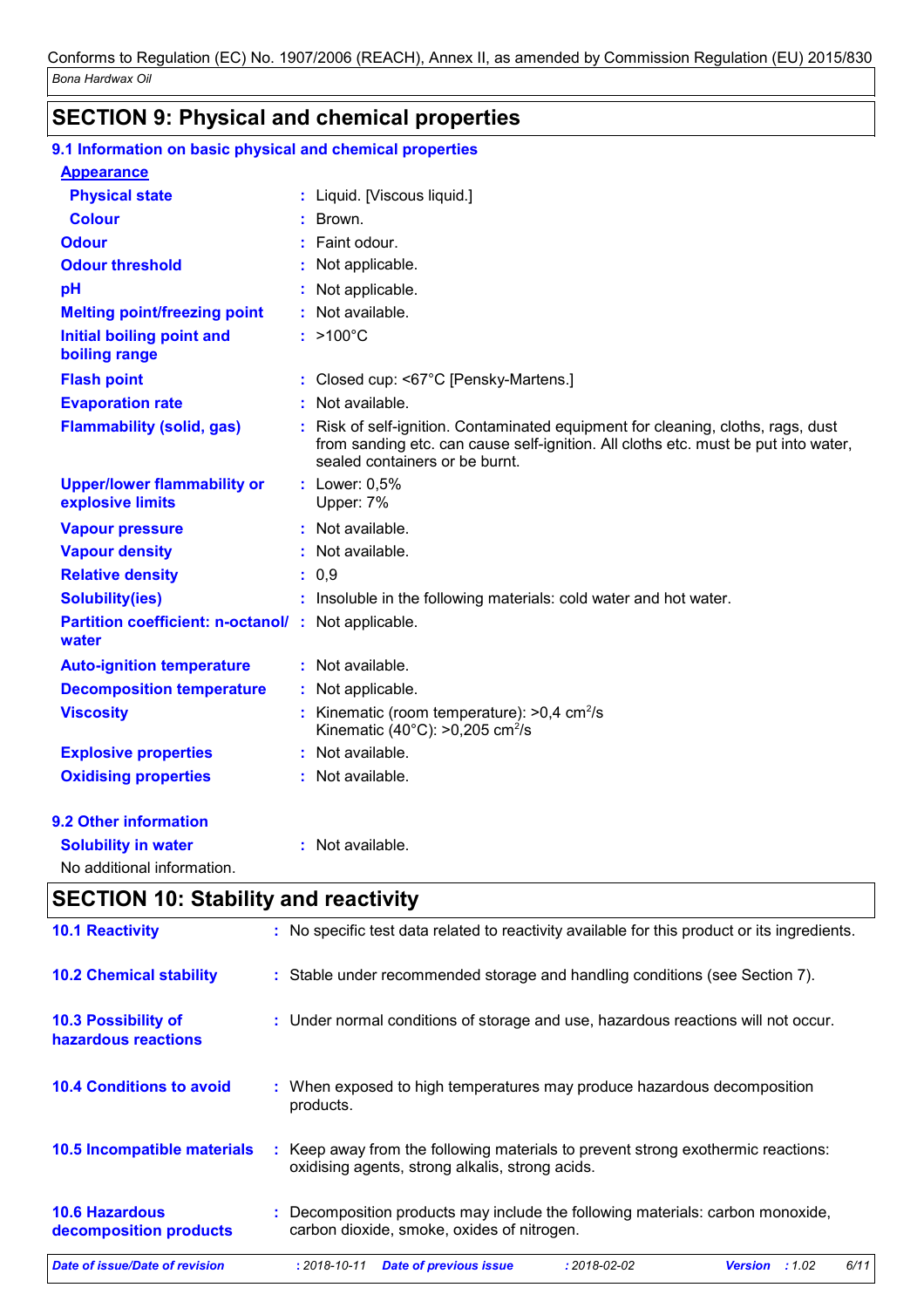### **SECTION 11: Toxicological information**

#### **11.1 Information on toxicological effects**

There are no data available on the mixture itself. The product is not classified as hazardous according to Regulation (EC) 1272/2008 as amended.

Repeated or prolonged contact with the mixture may cause removal of natural fat from the skin, resulting in nonallergic contact dermatitis and absorption through the skin.

If splashed in the eyes, the liquid may cause irritation and reversible damage.

This takes into account, where known, delayed and immediate effects and also chronic effects of components from short-term and long-term exposure by oral, inhalation and dermal routes of exposure and eye contact.

#### **Acute toxicity**

| <b>Product/ingredient name</b>                          | <b>Result</b>                 | <b>Species</b> | <b>Dose</b>            | <b>Exposure</b> |
|---------------------------------------------------------|-------------------------------|----------------|------------------------|-----------------|
| Maphtha (petroleum),<br>hydrotreated heavy              | <b>LC50 Inhalation Vapour</b> | Rat            | 8500 mg/m <sup>3</sup> | 4 hours         |
|                                                         | LD50 Dermal                   | Rabbit         | >3200 mg/kg            |                 |
|                                                         | LD50 Oral                     | Rat            | >5000 mg/kg            |                 |
| Alkanes, C11-15-iso-                                    | LD50 Dermal<br>LD50 Oral      | Rat            | >3160 mg/kg            |                 |
|                                                         |                               | Rat            | >5000 mg/kg            |                 |
| <b>Conclusion/Summary</b>                               | : Not available.              |                |                        |                 |
| <b>Acute toxicity estimates</b>                         |                               |                |                        |                 |
| Not available.                                          |                               |                |                        |                 |
|                                                         |                               |                |                        |                 |
| <b>Irritation/Corrosion</b>                             |                               |                |                        |                 |
| <b>Conclusion/Summary</b>                               | $:$ Not available.            |                |                        |                 |
| <b>Sensitisation</b>                                    |                               |                |                        |                 |
| <b>Conclusion/Summary</b>                               | : Not available.              |                |                        |                 |
| <b>Mutagenicity</b>                                     |                               |                |                        |                 |
| <b>Conclusion/Summary</b>                               | : Not available.              |                |                        |                 |
|                                                         |                               |                |                        |                 |
| <b>Carcinogenicity</b>                                  |                               |                |                        |                 |
| <b>Conclusion/Summary</b>                               | : Not available.              |                |                        |                 |
| <b>Reproductive toxicity</b>                            |                               |                |                        |                 |
| <b>Conclusion/Summary</b>                               | : Not available.              |                |                        |                 |
| <b>Teratogenicity</b>                                   |                               |                |                        |                 |
| <b>Conclusion/Summary</b>                               | : Not available.              |                |                        |                 |
| <b>Specific target organ toxicity (single exposure)</b> |                               |                |                        |                 |
|                                                         |                               |                |                        |                 |
| Not available.                                          |                               |                |                        |                 |

### **Specific target organ toxicity (repeated exposure)**

Not available.

#### **Aspiration hazard**

| <b>Product/ingredient name</b>          | <b>Result</b>                         |  |
|-----------------------------------------|---------------------------------------|--|
| Maphtha (petroleum), hydrotreated heavy | <b>ASPIRATION HAZARD - Category 1</b> |  |
| Alkanes, C11-15-iso-                    | <b>ASPIRATION HAZARD - Category 1</b> |  |

#### **Other information :**

: Not available.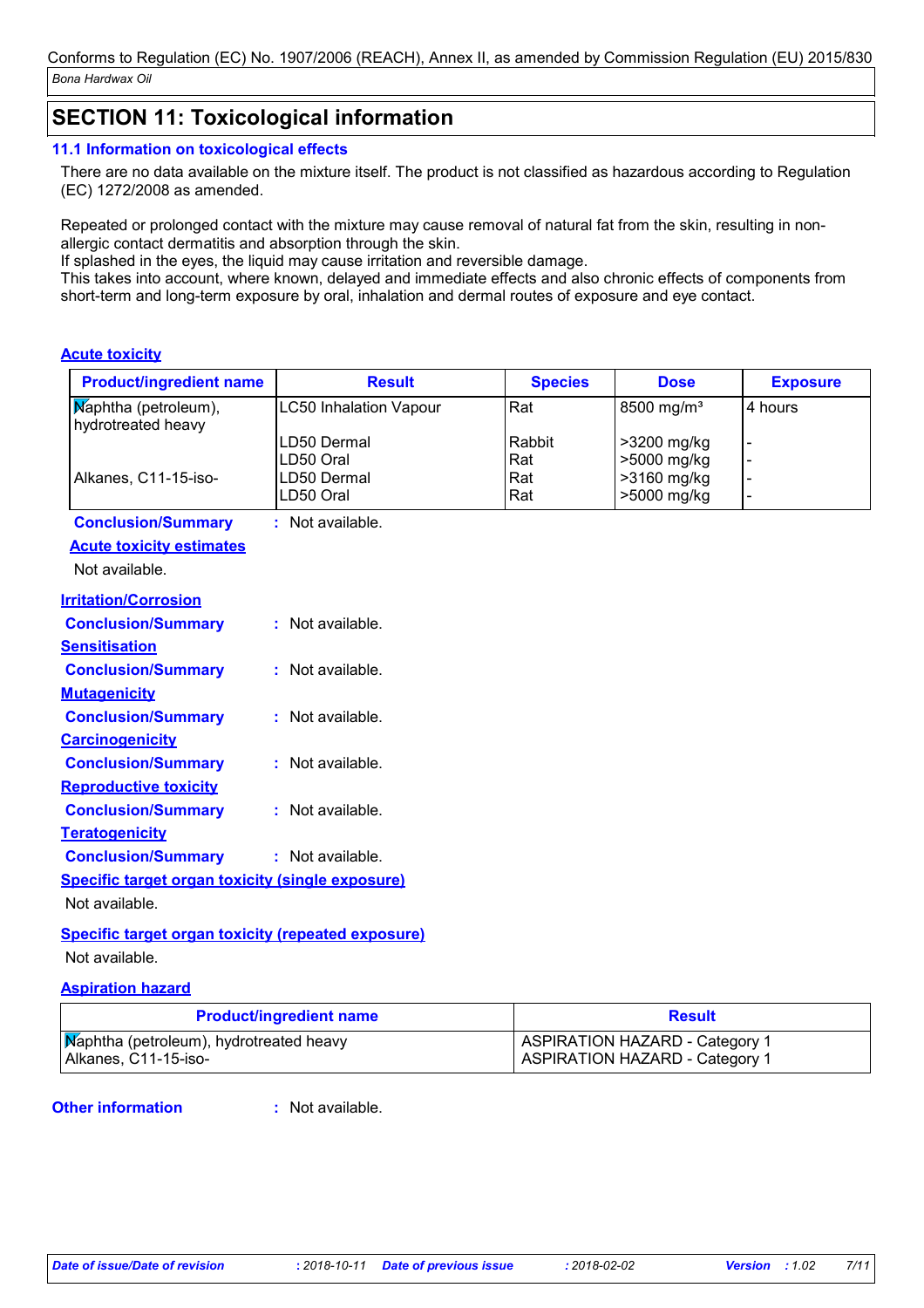### **SECTION 12: Ecological information**

#### **12.1 Toxicity**

There are no data available on the mixture itself. Do not allow to enter drains or watercourses.

The mixture has been assessed following the summation method of the CLP Regulation (EC) No 1272/2008 and is not classified as hazardous to the environment.

| <b>Product/ingredient name</b>                    | <b>Result</b>                          | <b>Species</b>  | <b>Exposure</b>        |
|---------------------------------------------------|----------------------------------------|-----------------|------------------------|
| <b>Maphtha</b> (petroleum),<br>hydrotreated heavy | Acute $LC50 > 100$ mg/l                | Fish            | I96 hours              |
| Alkanes, C11-15-iso-                              | EC50 >100 mg/l<br>Acute LC50 >100 mg/l | Daphnia<br>Fish | 148 hours<br>I96 hours |

**Conclusion/Summary :** Not available.

#### **12.2 Persistence and degradability**

**Conclusion/Summary :** Not available.

| <b>Product/ingredient name</b>                         | <b>Aquatic half-life</b> | <b>Photolysis</b> | Biodegradability |
|--------------------------------------------------------|--------------------------|-------------------|------------------|
| $\mathbf{N}$ aphtha (petroleum),<br>hydrotreated heavy |                          |                   | <b>Readily</b>   |

#### **12.3 Bioaccumulative potential**

Not available.

#### **12.4 Mobility in soil**

| <b>Soil/water partition</b><br><b>coefficient (Koc)</b> | : Not available. |  |  |  |  |
|---------------------------------------------------------|------------------|--|--|--|--|
| <b>Mobility</b>                                         | : Not available. |  |  |  |  |
| 12.5 Results of PBT and vPvB assessment                 |                  |  |  |  |  |

| <b>PBT</b>  | : Not applicable. |
|-------------|-------------------|
| <b>vPvB</b> | : Not applicable. |

**12.6 Other adverse effects** : No known significant effects or critical hazards.

### **SECTION 13: Disposal considerations**

The information in this section contains generic advice and guidance. The list of Identified Uses in Section 1 should be consulted for any available use-specific information provided in the Exposure Scenario(s).

#### **13.1 Waste treatment methods**

| <b>Product</b>                 |                                                                                                                                                                                                                                                                                                                                                                                                                                                                                                                                                      |
|--------------------------------|------------------------------------------------------------------------------------------------------------------------------------------------------------------------------------------------------------------------------------------------------------------------------------------------------------------------------------------------------------------------------------------------------------------------------------------------------------------------------------------------------------------------------------------------------|
| <b>Methods of disposal</b>     | : The generation of waste should be avoided or minimised wherever possible.<br>Disposal of this product, solutions and any by-products should at all times comply<br>with the requirements of environmental protection and waste disposal legislation<br>and any regional local authority requirements. Dispose of surplus and non-<br>recyclable products via a licensed waste disposal contractor. Waste should not be<br>disposed of untreated to the sewer unless fully compliant with the requirements of<br>all authorities with jurisdiction. |
| <b>Hazardous waste</b>         | : Within the present knowledge of the supplier, this product is not regarded as<br>hazardous waste, as defined by EU Directive 2008/98/EC.                                                                                                                                                                                                                                                                                                                                                                                                           |
| <b>Disposal considerations</b> | : Do not allow to enter drains or watercourses.<br>Dispose of according to all federal, state and local applicable regulations.<br>If this product is mixed with other wastes, the original waste product code may no<br>longer apply and the appropriate code should be assigned.<br>For further information, contact your local waste authority.                                                                                                                                                                                                   |

| Date of issue/Date of revision | : 2018-10-11 Date of previous issue | : 2018-02-02 | <b>Version</b> : 1.02 | 8/11 |
|--------------------------------|-------------------------------------|--------------|-----------------------|------|
|                                |                                     |              |                       |      |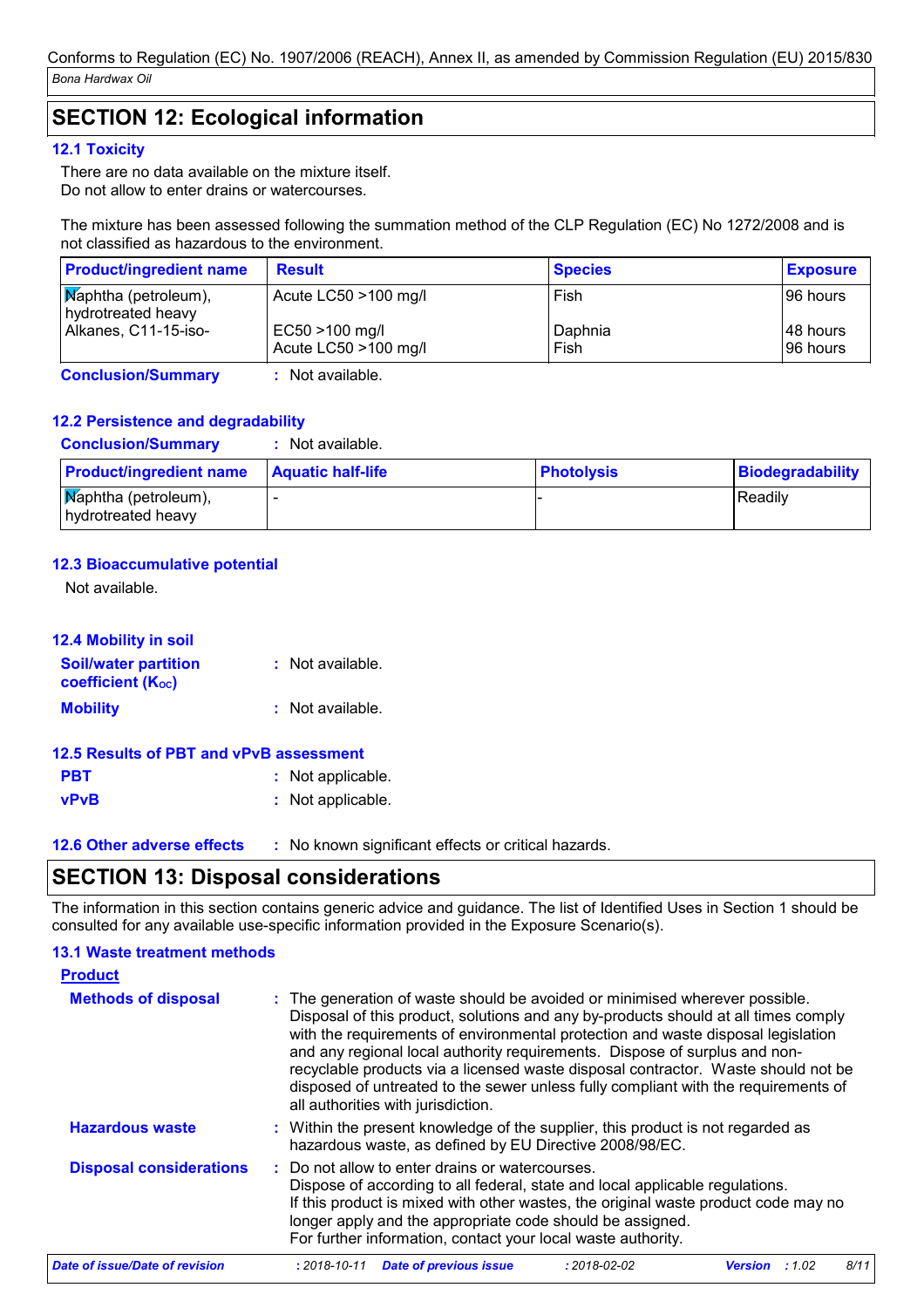### **SECTION 13: Disposal considerations**

#### **European waste catalogue (EWC)**

The European Waste Catalogue classification of this product, when disposed of as waste, is:

| <b>Waste code</b>              | <b>Waste designation</b>                                                                                                                                                                                                                                                                                                                |  |  |
|--------------------------------|-----------------------------------------------------------------------------------------------------------------------------------------------------------------------------------------------------------------------------------------------------------------------------------------------------------------------------------------|--|--|
| 08 01 12                       | waste paint and varnish other than those mentioned in 08 01 11                                                                                                                                                                                                                                                                          |  |  |
| <b>Packaging</b>               |                                                                                                                                                                                                                                                                                                                                         |  |  |
| <b>Methods of disposal</b>     | : The generation of waste should be avoided or minimised wherever possible. Waste<br>packaging should be recycled. Incineration or landfill should only be considered<br>when recycling is not feasible.                                                                                                                                |  |  |
| <b>Disposal considerations</b> | : Using information provided in this safety data sheet, advice should be obtained from<br>the relevant waste authority on the classification of empty containers.<br>Empty containers must be scrapped or reconditioned.<br>Dispose of containers contaminated by the product in accordance with local or<br>national legal provisions. |  |  |
| <b>Special precautions</b>     | : This material and its container must be disposed of in a safe way. Empty containers<br>or liners may retain some product residues. Avoid dispersal of spilt material and<br>runoff and contact with soil, waterways, drains and sewers.                                                                                               |  |  |
|                                | Contains drying oils.<br>Risk of self-ignition.<br>Cloths, rags, paper and similar materials contaminated with oil should be placed in<br>water or in sealed metal containers!                                                                                                                                                          |  |  |

### **SECTION 14: Transport information**

|                                           | <b>ADR/RID</b>           | <b>ADN</b>     | <b>IMDG</b>    | <b>IATA</b>    |
|-------------------------------------------|--------------------------|----------------|----------------|----------------|
| 14.1 UN number                            | Not regulated.           | Not regulated. | Not regulated. | Not regulated. |
| 14.2 UN proper<br>shipping name           | $\qquad \qquad$          |                |                |                |
| <b>14.3 Transport</b><br>hazard class(es) | $\overline{\phantom{0}}$ |                |                |                |
| <b>14.4 Packing</b><br>group              |                          |                |                |                |
| 14.5<br><b>Environmental</b><br>hazards   | No.                      | No.            | No.            | No.            |
| <b>Additional</b><br>information          |                          |                |                |                |

**user**

**14.6 Special precautions for : Transport within user's premises: always transport in closed containers that are** upright and secure. Ensure that persons transporting the product know what to do in the event of an accident or spillage.

**14.7 Transport in bulk according to Annex II of Marpol and the IBC Code**

**:** Not applicable.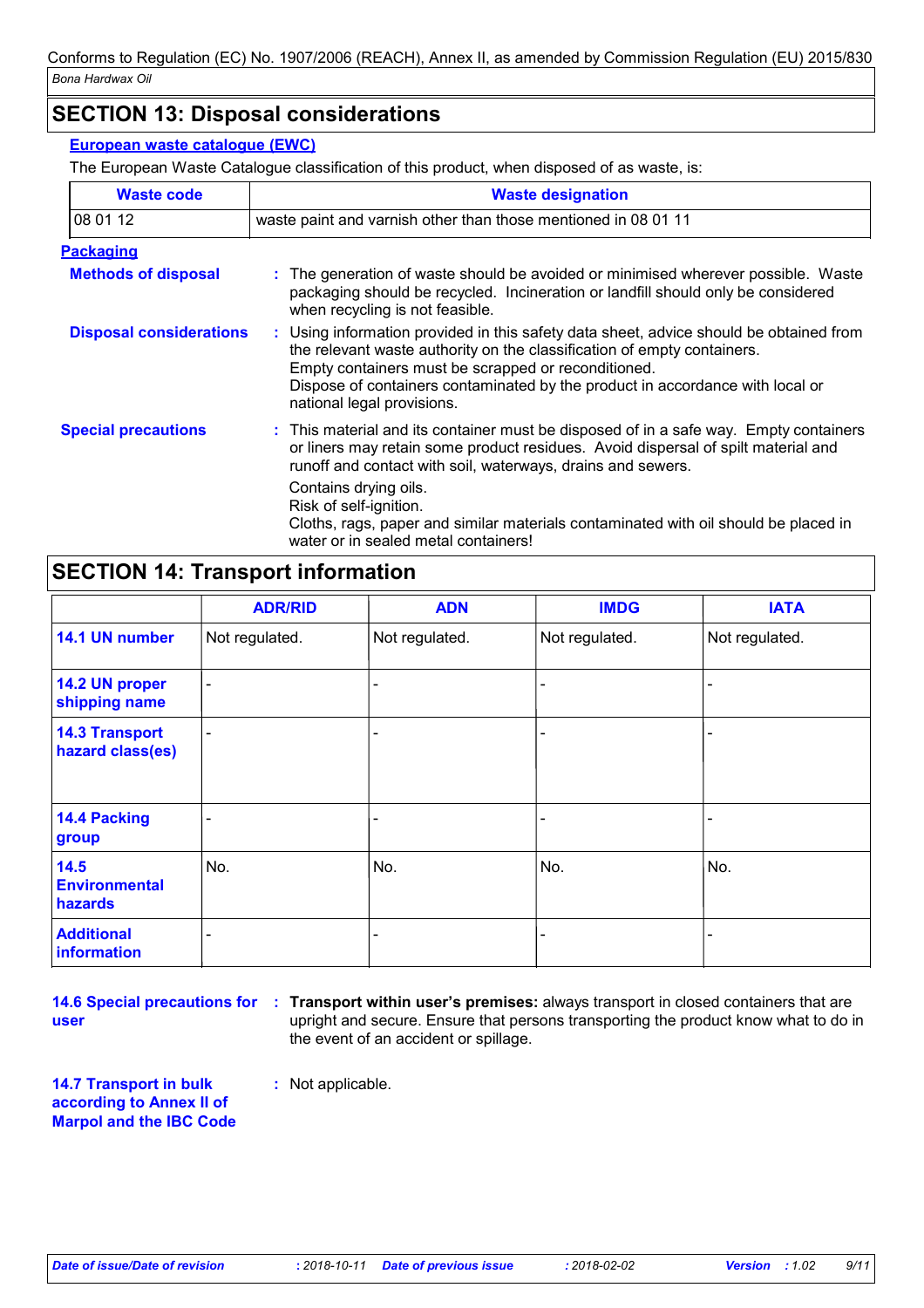## **SECTION 15: Regulatory information**

| 15.1 Safety, health and environmental regulations/legislation specific for the substance or mixture |                    |                                                                                                                                                                                                          |                    |                                                                                         |
|-----------------------------------------------------------------------------------------------------|--------------------|----------------------------------------------------------------------------------------------------------------------------------------------------------------------------------------------------------|--------------------|-----------------------------------------------------------------------------------------|
| EU Regulation (EC) No. 1907/2006 (REACH)                                                            |                    |                                                                                                                                                                                                          |                    |                                                                                         |
| <b>Annex XIV - List of substances subject to authorisation</b>                                      |                    |                                                                                                                                                                                                          |                    |                                                                                         |
| <b>Annex XIV</b>                                                                                    |                    |                                                                                                                                                                                                          |                    |                                                                                         |
| None of the components are listed.                                                                  |                    |                                                                                                                                                                                                          |                    |                                                                                         |
| <b>Substances of very high concern</b>                                                              |                    |                                                                                                                                                                                                          |                    |                                                                                         |
| None of the components are listed.                                                                  |                    |                                                                                                                                                                                                          |                    |                                                                                         |
| <b>Annex XVII - Restrictions : Not applicable.</b>                                                  |                    |                                                                                                                                                                                                          |                    |                                                                                         |
| on the manufacture,<br>placing on the market                                                        |                    |                                                                                                                                                                                                          |                    |                                                                                         |
| and use of certain                                                                                  |                    |                                                                                                                                                                                                          |                    |                                                                                         |
| dangerous substances,                                                                               |                    |                                                                                                                                                                                                          |                    |                                                                                         |
| mixtures and articles                                                                               |                    |                                                                                                                                                                                                          |                    |                                                                                         |
| <b>Other EU regulations</b>                                                                         |                    |                                                                                                                                                                                                          |                    |                                                                                         |
| <b>VOC</b>                                                                                          |                    | : The provisions of Directive 2004/42/EC on VOC apply to this product. Refer to the<br>product label and/or technical data sheet for further information.                                                |                    |                                                                                         |
| <b>VOC for Ready-for-Use</b><br><b>Mixture</b>                                                      |                    | : 2004/42/EC - IIA/f: 700g/l (2010). <= 700g/l VOC.                                                                                                                                                      |                    |                                                                                         |
| <b>Europe inventory</b>                                                                             | : Not determined.  |                                                                                                                                                                                                          |                    |                                                                                         |
| Ozone depleting substances (1005/2009/EU)                                                           |                    |                                                                                                                                                                                                          |                    |                                                                                         |
| Not listed.                                                                                         |                    |                                                                                                                                                                                                          |                    |                                                                                         |
| <b>Prior Informed Consent (PIC) (649/2012/EU)</b>                                                   |                    |                                                                                                                                                                                                          |                    |                                                                                         |
| Not listed.                                                                                         |                    |                                                                                                                                                                                                          |                    |                                                                                         |
| <b>Seveso Directive</b>                                                                             |                    |                                                                                                                                                                                                          |                    |                                                                                         |
| This product is not controlled under the Seveso Directive.                                          |                    |                                                                                                                                                                                                          |                    |                                                                                         |
| <b>National regulations</b>                                                                         |                    |                                                                                                                                                                                                          |                    |                                                                                         |
| <b>Industrial use</b>                                                                               |                    | : The information contained in this safety data sheet does not constitute the user's<br>own assessment of workplace risks, as required by other health and safety<br>to the use of this product at work. |                    | legislation. The provisions of the national health and safety at work regulations apply |
| <b>International regulations</b>                                                                    |                    |                                                                                                                                                                                                          |                    |                                                                                         |
| <b>Chemical Weapon Convention List Schedules I, II &amp; III Chemicals</b>                          |                    |                                                                                                                                                                                                          |                    |                                                                                         |
| Not listed.                                                                                         |                    |                                                                                                                                                                                                          |                    |                                                                                         |
| <b>Montreal Protocol (Annexes A, B, C, E)</b>                                                       |                    |                                                                                                                                                                                                          |                    |                                                                                         |
| Not listed.                                                                                         |                    |                                                                                                                                                                                                          |                    |                                                                                         |
| <b>Stockholm Convention on Persistent Organic Pollutants</b>                                        |                    |                                                                                                                                                                                                          |                    |                                                                                         |
| Not listed.                                                                                         |                    |                                                                                                                                                                                                          |                    |                                                                                         |
|                                                                                                     |                    |                                                                                                                                                                                                          |                    |                                                                                         |
| <b>Rotterdam Convention on Prior Informed Consent (PIC)</b><br>Not listed.                          |                    |                                                                                                                                                                                                          |                    |                                                                                         |
| <b>UNECE Aarhus Protocol on POPs and Heavy Metals</b>                                               |                    |                                                                                                                                                                                                          |                    |                                                                                         |
| Not listed.                                                                                         |                    |                                                                                                                                                                                                          |                    |                                                                                         |
| <b>International lists</b>                                                                          |                    |                                                                                                                                                                                                          |                    |                                                                                         |
| <b>National inventory</b>                                                                           |                    |                                                                                                                                                                                                          |                    |                                                                                         |
| <b>Australia</b>                                                                                    | Not determined.    |                                                                                                                                                                                                          |                    |                                                                                         |
| <b>Canada</b>                                                                                       | Not determined.    |                                                                                                                                                                                                          |                    |                                                                                         |
| <b>China</b>                                                                                        | Not determined.    |                                                                                                                                                                                                          |                    |                                                                                         |
| <b>Japan</b>                                                                                        |                    | Japan inventory (ENCS): Not determined.                                                                                                                                                                  |                    |                                                                                         |
|                                                                                                     |                    | Japan inventory (ISHL): Not determined.                                                                                                                                                                  |                    |                                                                                         |
| <b>Date of issue/Date of revision</b>                                                               | $: 2018 - 10 - 11$ | <b>Date of previous issue</b>                                                                                                                                                                            | $: 2018 - 02 - 02$ | 10/11<br>Version : 1.02                                                                 |